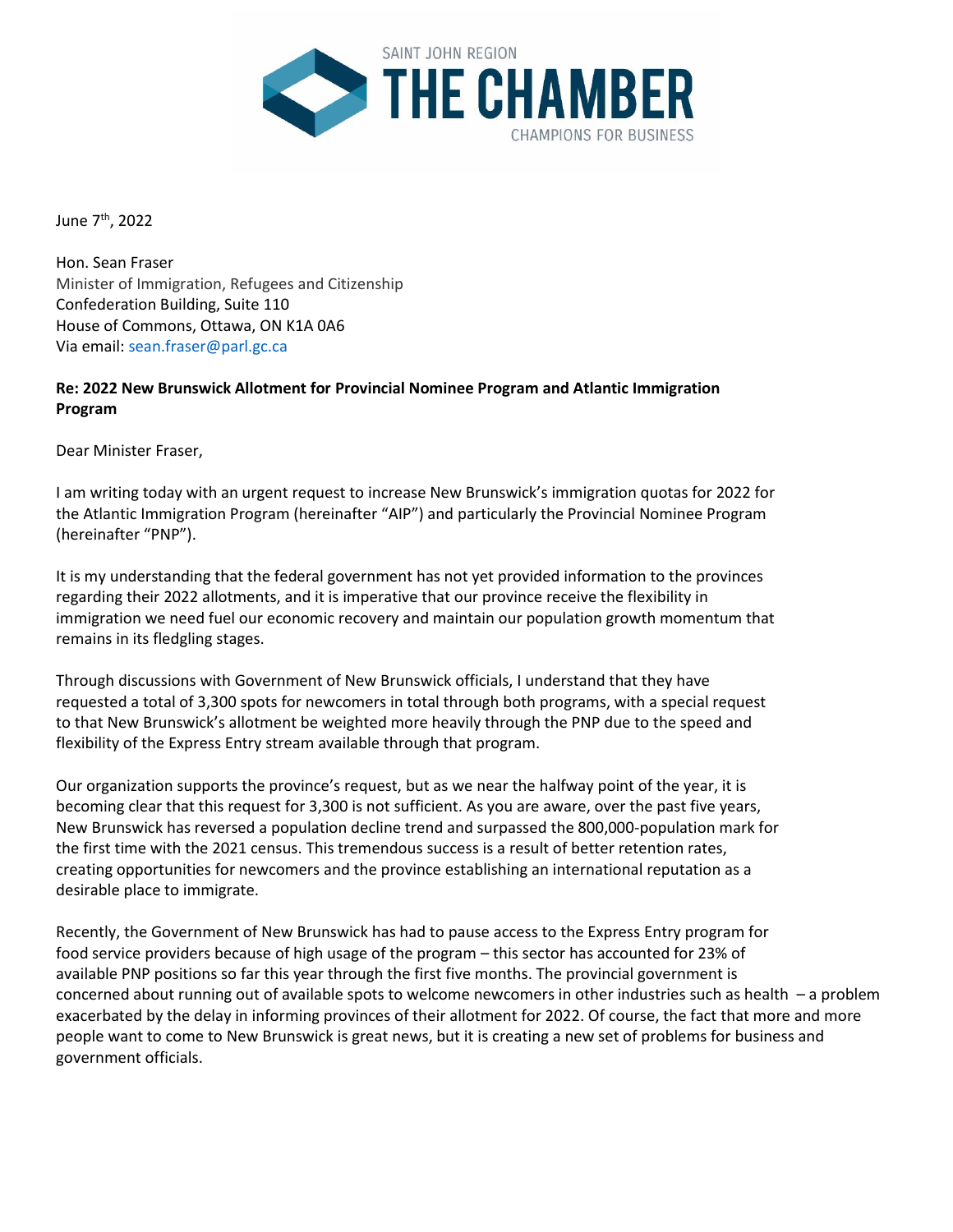While we understand the provincial government's rationale for limiting one sector from dominating our provincial allotment, it is critical to understand that this high usage is a result of the deep struggles the sector has faced throughout the pandemic. As one of the hardest hit sectors, many food service employees have retrained and moved on to other sectors – even with employers offering higher wages, signing bonuses and more flexible hours, most food service providers cannot fill all their available positions. The Province's suggested solution is to use the Temporary Foreign Worker program, but with a cost of \$1,000 per labour market impact assessment ("LMIA") amongst other costs, this is not a practical option for many business owners trying to get back on their feet after a very difficult two years.

Entering the summer of 2022, many businesses – particularly in tourism and hospitality – are counting on a bounce back season to help the recovery from their worst two years in business ever. While most COVID-19 restrictions have been lifted and people have begun to travel again, the availability of labour and soaring costs of doing business threaten recovery. The federal government's stated plan to make the Employment Insurance system "more accessible" will further exacerbate the issue.

It is therefore imperative that the federal government work with New Brunswick and increase our PNP numbers beyond previous levels and even beyond the current Government of New Brunswick request. The pandemic demonstrated that it is possible for governments to act quickly and decisively when warranted and the current PNP situation is urgent and requires your immediate attention. New Brunswick is on the right path for economic recovery and population growth – we need your help right now to remove barriers that may hamper our current positive trajectory.

Sincerely,

David Duplisea, CEO, Saint John Region Chamber of Commerce

cc: Jenica Atwin, MP, Fredericton cc: Hon. Arlene Dunn, Minister Responsible, Opportunities NB cc: Hélène Bouchard, Vice President, Population Growth, Opportunities NB